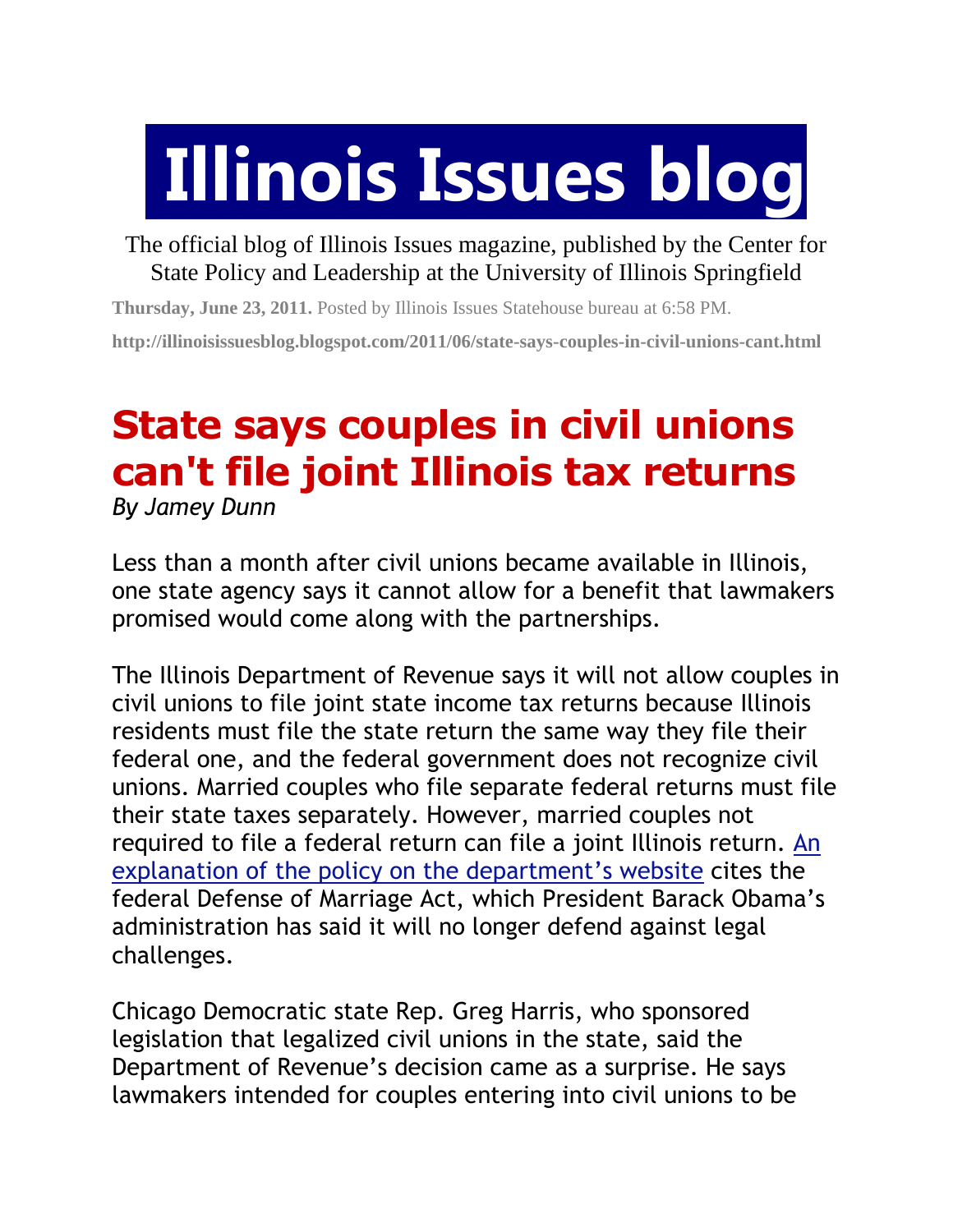afforded all the same rights and obligations that the state gives to married people, including filing a tax return together. "On the face of it, it seems to contradict the intentions of the legislature. … The lawmakers in debates in discussion of this bill explicitly said it [would allow couples to file joint state tax returns,]" said Bernard Cherkasov, chief executive officer of the advocacy group Equality Illinois.

"I think they're taking the easy way out," said Jill Metz, president of the American Civil Liberties Union of Illinois' board of directors. "Other states have disagreed with their position that they have to stay in line with the federal tax policy." Other states that have civil unions or domestic partnerships, such as California and New Jersey, do allow couples to file joint state returns. Metz said in such states, couples create a joint federal return that they do not file, but they use the joint income number calculation to plug into their state returns. The Illinois Department of Revenue maintains that there isn't a monetary benefit to filing as a couple on the state level. "Illinois has flat tax, and so whether you are single or married, you will pay the same amount of tax," said Sue Hofer, a department spokeswoman.

"I don't know how the state of Illinois could possible know all the circumstances of people's lives to know whether there is or isn't a benefit to filing a joint state tax return," Metz said. Anthony Madonia, an adjunct professor at the John Marshall Law School in Chicago, said there are some potential benefits to filing state taxes as a couple. "There's no ladder to climb as far as rates go. … I guess the difference is, if one of the members of the civil union is not working, then their exemption is wasted." He said if someone did not have income, they could apply their personal tax exemption, as well as other potential exemptions, to their partner's income.

"Prior to this, we were planning on filing joint returns for clients who are in civil unions," said Madonia, His Chicago-based firm,